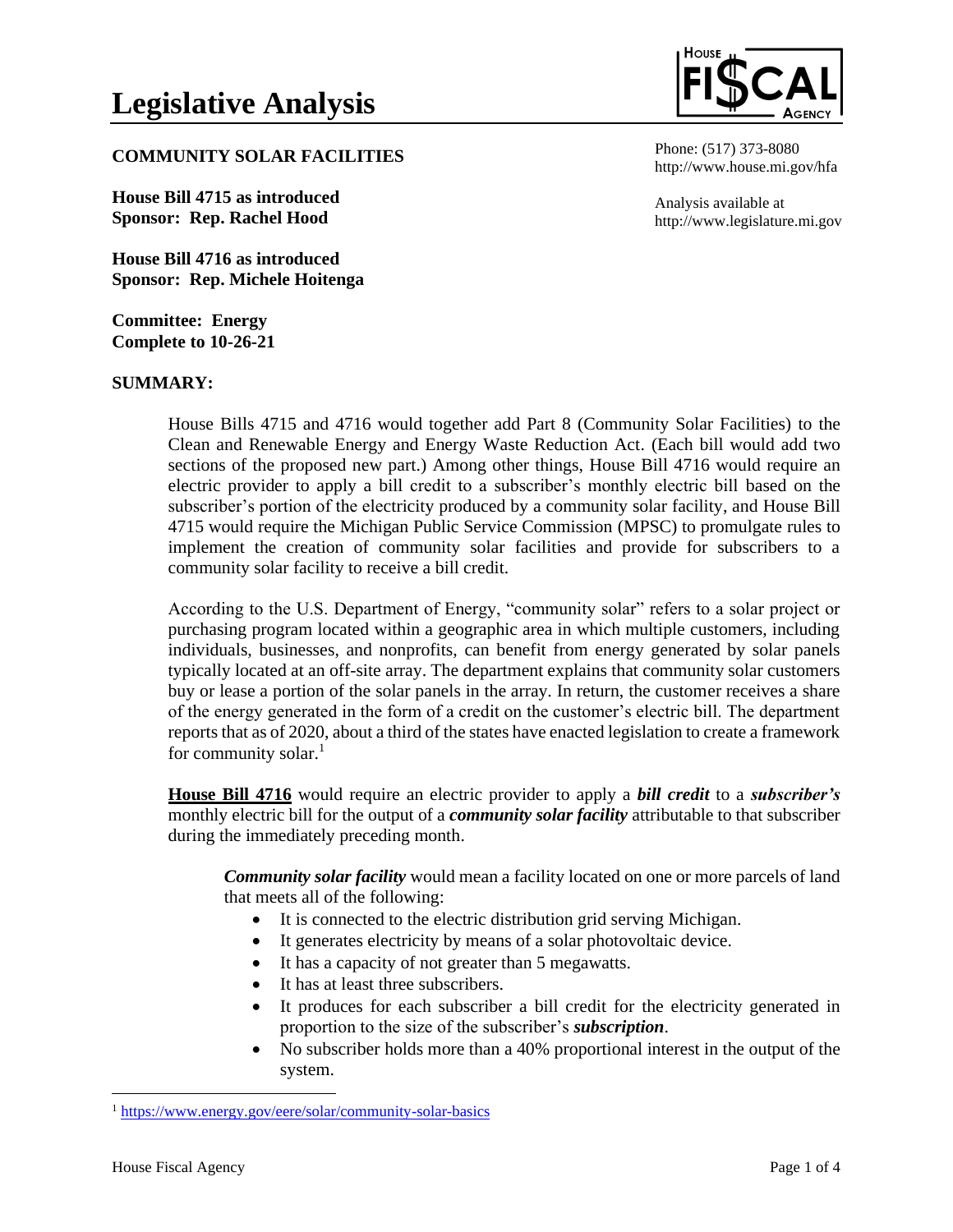- Beginning one year after commencing operation, at least 60% of its capacity is subscribed by subscriptions of 40 kilowatts or less.
- For purposes of initial program qualifications, it does not have a point of interconnection located within one mile of the point of interconnection of a solar facility under the control of the same entity.

*Bill credit* would mean the monetary value of the electricity in kilowatt-hours generated by the community solar facility allocated to a subscriber to offset that subscriber's electricity bill.

**Subscriber** would mean a retail electric customer of an electric provider that owns one or more subscriptions to a community solar facility interconnected with and located in the electric provider's service area as long as the subscriber's property with the electric bill the bill credits are applied to is also located in that same service territory.

*Subscription* would mean a contract between a subscriber and the owner of a community solar facility under which the estimated bill credits of the subscriber do not exceed the average annual bill for the customer account to which the subscription is attributed.

The bill would prescribe the manner in which a bill credit is calculated and require any amount of the bill credit that exceeds a subscriber's monthly bill to be carried over to the next monthly bill as needed until the entire credit has been applied. Other provisions of the bill would do the following:

- Require an electric provider to provide bill credits to each subscriber for electricity generated by the community solar facility for at least 25 years from the date the community solar facility begins commercial operation.
- Require an electric provider to include options in the tariffs that it files with MPSC that allow a subscriber to receive bill credits for the subscriber's electricity bills.
- Require an electric provider to provide a report, on a monthly basis and in an electronic format, to a *subscriber organization* that has a community solar facility in its service territory that specifies the total value of bill credits generated by that community solar facility in the prior month and the amount of the bill credit applied to each subscriber.
- Require a subscriber organization to provide a subscriber list to the electric provider in whose service territory the subscriber organization's community solar facility is located and require the list to be updated as subscriptions are canceled or added. The list would have to be in an electronic format and would have to specify the percentage of the community solar facility's generation attributable to each subscriber.
- Allow a subscriber organization to accumulate bill credits if all of the electricity generated by the community solar facility is not allocated to subscribers in a given month. On an annual basis, a subscriber organization would have to provide to the electric provider instructions for distributing excess bill credits to subscribers.
- Provide that renewable energy credits granted for electricity generated by a community solar facility are the property of the subscriber organization that owns or operates the community solar facility and allow the subscriber organization to sell, accumulate, retire, or distribute to subscribers the renewable energy credits.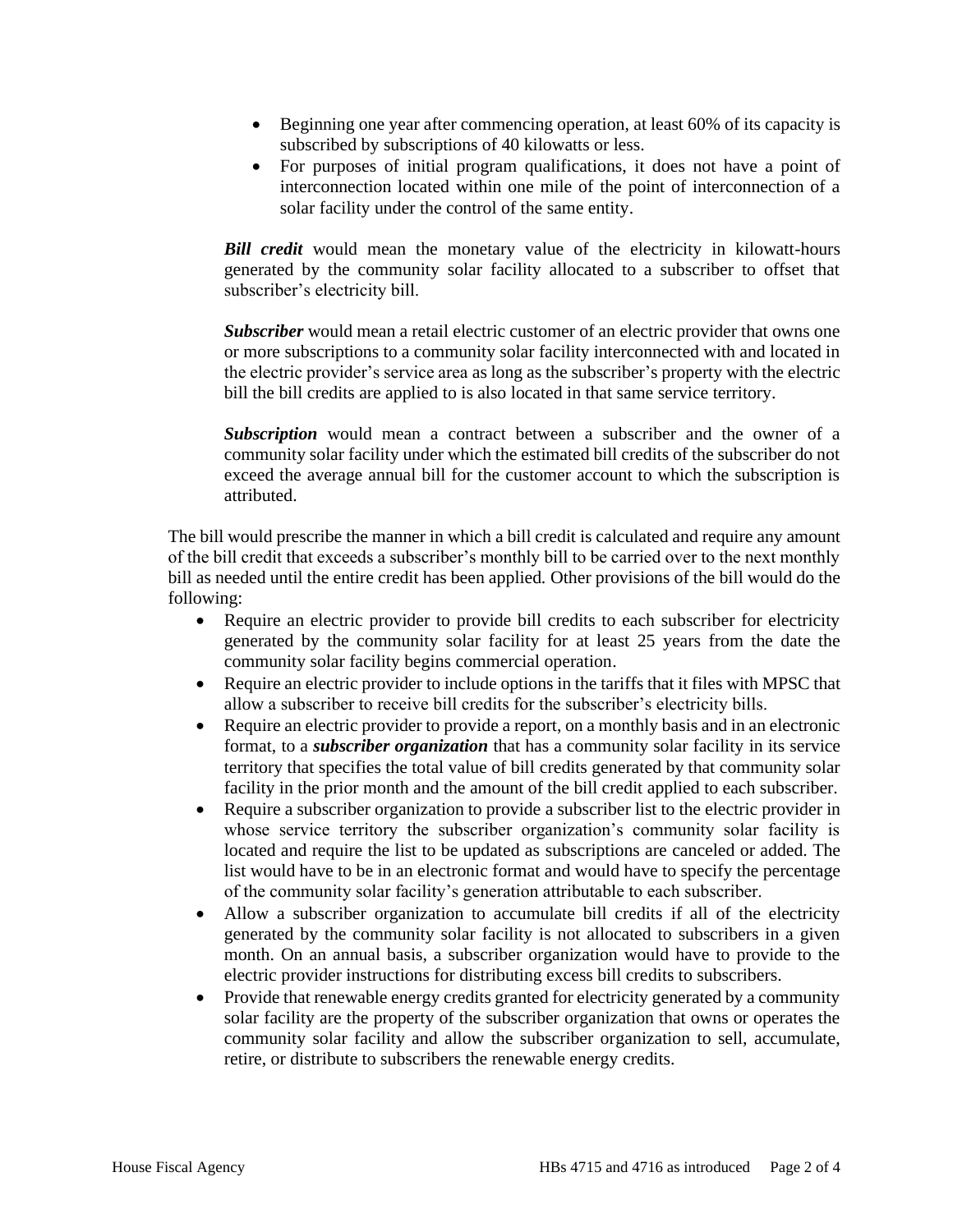*Subscriber organization* would mean a for-profit or nonprofit entity that owns or operates one or more community solar facilities.

Finally, the bill would amend the act's current definition of the term "electric provider" to exclude a licensed alternative electric supplier, as used in the proposed Part 8, from being an electric provider.

MCL 460.1005 and proposed MCL 460.1231 to 460.1233

**House Bill 4715** would require MPSC, by one year after the bill's effective date, to promulgate rules to do all of the following:

- Allow for the creation and financing of community solar facilities and for subscribers to receive bill credits.
- Ensure that all customer classes have opportunities to participate as subscribers to a community solar facility.
- Include at least one mechanism that ensures accessibility to subscriptions to a community solar facility for *low-income households* and *low-income service organizations* and that is designed to achieve tangible economic benefits for lowincome households. MPSC would have to collaborate with electric providers and other stakeholders to consider financing options, financial incentives, education and outreach programs, and appropriate participation goals.
- Prohibit an electric provider from removing a customer from the appropriate customer class because the customer subscribes to a community solar facility.
- Provide for the transferability and portability of subscriptions, including the ability to retain a subscription if the subscriber moves within the same electric provider's service territory.
- Provide for consumer protection in compliance with existing laws.
- Allow an electric provider to recover costs of administering bill credits.
- Modify existing interconnection standards, fees, and processes as needed to facilitate the efficient and cost-effective interconnection of community solar facilities and to allow an electric provider to recover reasonable interconnection costs for each community solar facility.
- Require electric providers to efficiently connect community solar facilities to the electrical distribution grid and not discriminate against them.
- Ensure that subscriber organizations have received interconnection agreements, have legal control of their sites, and have received all necessary *nonministerial* permits.
- Otherwise implement the proposed Part 8.

*Low-income household* would mean a household with an income of not more than 80% of the area median household income based on U.S. Department of Housing and Urban Development (HUD) guidelines.

*Low-income service organization* would mean an organization whose primary function is to provide services or assistance to individuals in low-income households.

*Nonministerial permits* would mean governmental permits and approvals to construct the project, other than ministerial permits such as a building permit.